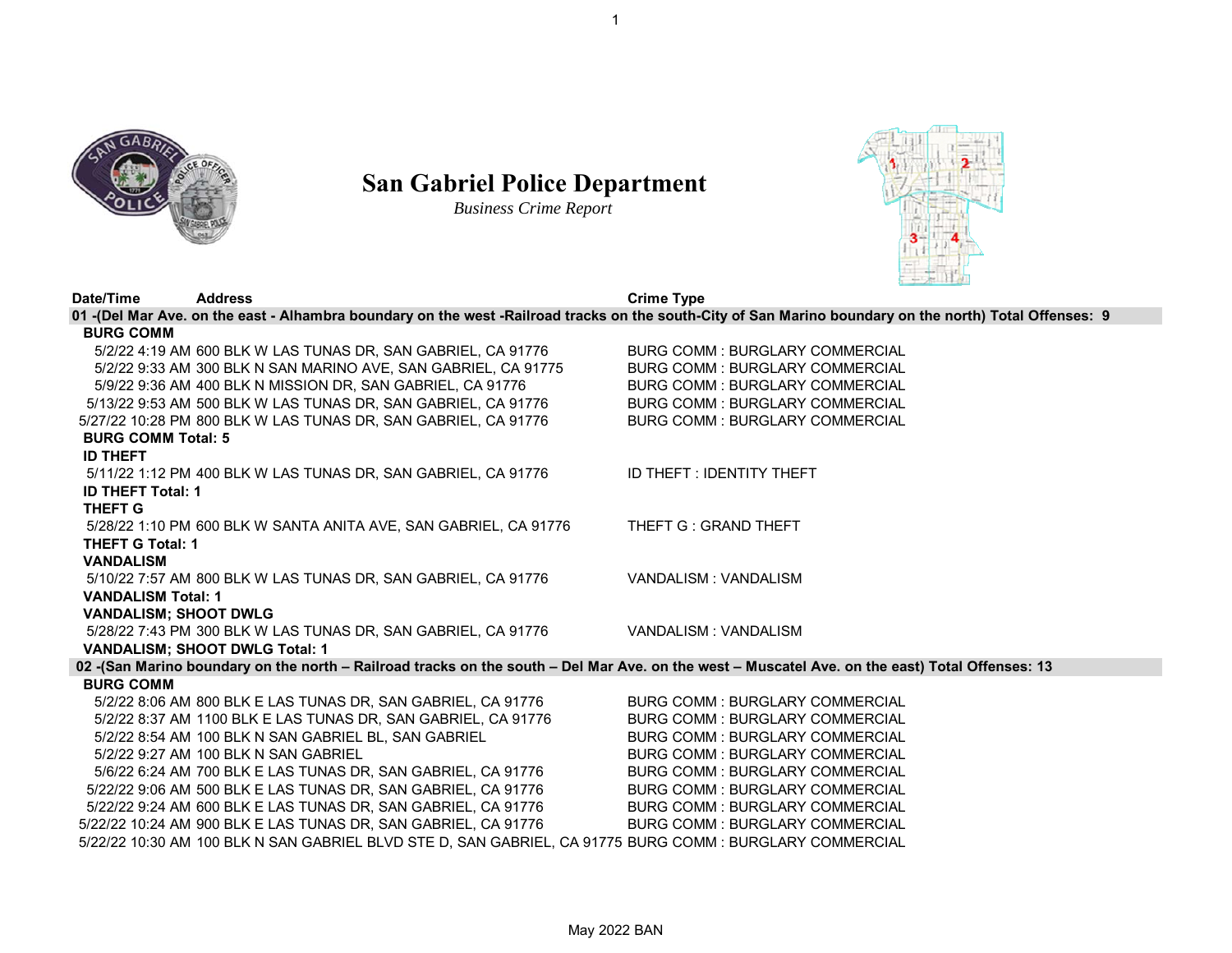| 5/22/22 10:52 AM 100 BLK N SAN GABRIEL, SAN GABRIEL<br><b>BURG COMM Total: 10</b><br><b>BURG VEH</b>                                          | <b>BURG COMM: BURGLARY COMMERCIAL</b> |
|-----------------------------------------------------------------------------------------------------------------------------------------------|---------------------------------------|
| 5/16/22 7:45 AM 200 BLK S SAN GABRIEL BLVD, SAN GABRIEL, CA 91776<br><b>BURG VEH Total: 1</b><br><b>GTA</b>                                   | <b>BURG VEH: VEHICLE BURGLARY</b>     |
| 5/29/22 10:30 AM 900 BLK E LAS TUNAS DR, SAN GABRIEL, CA 91776<br>GTA Total: 1<br><b>SUSPICIOUS</b>                                           | <b>GTA: VEHICLE THEFT</b>             |
| 5/23/22 1:56 PM 300 BLK S SAN GABRIEL BLVD, SAN GABRIEL, CA 91776<br><b>SUSPICIOUS Total: 1</b>                                               | ID THEFT: IDENTITY THEFT              |
| 03 -(Railroad tracks on the north - Interstate 10 on the south - Del Mar Ave. on the east - Alhambra boundary on the west) Total Offenses: 22 |                                       |
| <b>BURG COMM</b>                                                                                                                              |                                       |
| 5/12/22 7:32 AM 400 BLK W VALLEY BLVD, SAN GABRIEL, CA 91776                                                                                  | BURG COMM : BURGLARY COMMERCIAL       |
| 5/12/22 9:07 AM 300 BLK VALLEY BLVD, SAN GABRIEL, CA 91776                                                                                    | <b>BURG COMM: BURGLARY COMMERCIAL</b> |
| 5/13/22 7:22 AM 200 BLK W VALLEY BLVD, SAN GABRIEL                                                                                            | <b>BURG COMM: BURGLARY COMMERCIAL</b> |
| 5/15/22 7:09 PM 300 BLK W VALLEY BLVD, SAN GABRIEL, CA 91776                                                                                  | BURG COMM : BURGLARY COMMERCIAL       |
| 5/22/22 9:13 AM 300 BLK W VALLEY BLVD, SAN GABRIEL                                                                                            | <b>BURG COMM: BURGLARY COMMERCIAL</b> |
| 5/25/22 4:12 AM 200 BLK W VALLEY BLVD, SAN GABRIEL, CA 91776                                                                                  | BURG COMM : BURGLARY COMMERCIAL       |
| 5/26/22 5:06 AM 300 BLK W VALLEY BLVD, SAN GABRIEL, CA 91776                                                                                  | <b>BURG COMM: BURGLARY COMMERCIAL</b> |
| <b>BURG COMM Total: 7</b>                                                                                                                     |                                       |
| <b>BURG VEH</b>                                                                                                                               |                                       |
| 5/2/22 6:15 PM 100 BLK W VALLEY BLVD, SAN GABRIEL, CA 91776                                                                                   | <b>BURG VEH: VEHICLE BURGLARY</b>     |
| 5/10/22 8:16 PM 100 BLK W VALLEY BLVD, SAN GABRIEL, CA 91776                                                                                  | <b>BURG VEH: VEHICLE BURGLARY</b>     |
| 5/10/22 9:35 PM 100 BLK W VALLEY BLVD, SAN GABRIEL, CA 91776                                                                                  | <b>BURG VEH: VEHICLE BURGLARY</b>     |
| 5/15/22 12:58 PM 100 BLK W VALLEY BLVD, SAN GABRIEL, CA 91776                                                                                 | <b>BURG VEH: VEHICLE BURGLARY</b>     |
| 5/18/22 1:27 PM 100 BLK W VALLEY BLVD, SAN GABRIEL, CA 91776                                                                                  | <b>BURG VEH: VEHICLE BURGLARY</b>     |
| <b>BURG VEH Total: 5</b><br><b>GTA</b>                                                                                                        |                                       |
| 5/23/22 10:40 AM 200 BLK W VALLEY BLVD, SAN GABRIEL, CA 91776                                                                                 | <b>GTA: VEHICLE THEFT</b>             |
| 5/27/22 5:34 PM 1700 BLK S DEL MAR AVE, SAN GABRIEL, CA 91776                                                                                 | <b>GTA: VEHICLE THEFT</b>             |
| <b>GTA Total: 2</b>                                                                                                                           |                                       |
| <b>ROBBERY</b>                                                                                                                                |                                       |
| 5/20/22 1:22 PM W RALPH ST / JACKSON AVE, SAN GABRIEL, CA 91776                                                                               | ROBBERY: ROBBERY                      |
| <b>ROBBERY Total: 1</b>                                                                                                                       |                                       |
| <b>THEFT G</b>                                                                                                                                |                                       |
| 5/8/22 11:09 AM 200 BLK W VALLEY BLVD, SAN GABRIEL, CA 91776                                                                                  | THEFT G: GRAND THEFT                  |
| 5/13/22 8:20 AM 100 BLK W MISSION RD, SAN GABRIEL, CA 91776                                                                                   | THEFT G: GRAND THEFT                  |
| <b>THEFT G Total: 2</b>                                                                                                                       |                                       |
| THEFT P                                                                                                                                       |                                       |
| 5/3/22 2:57 PM 100 BLK W VALLEY BLVD, SAN GABRIEL, CA 91776                                                                                   | THEFT G: GRAND THEFT                  |
|                                                                                                                                               |                                       |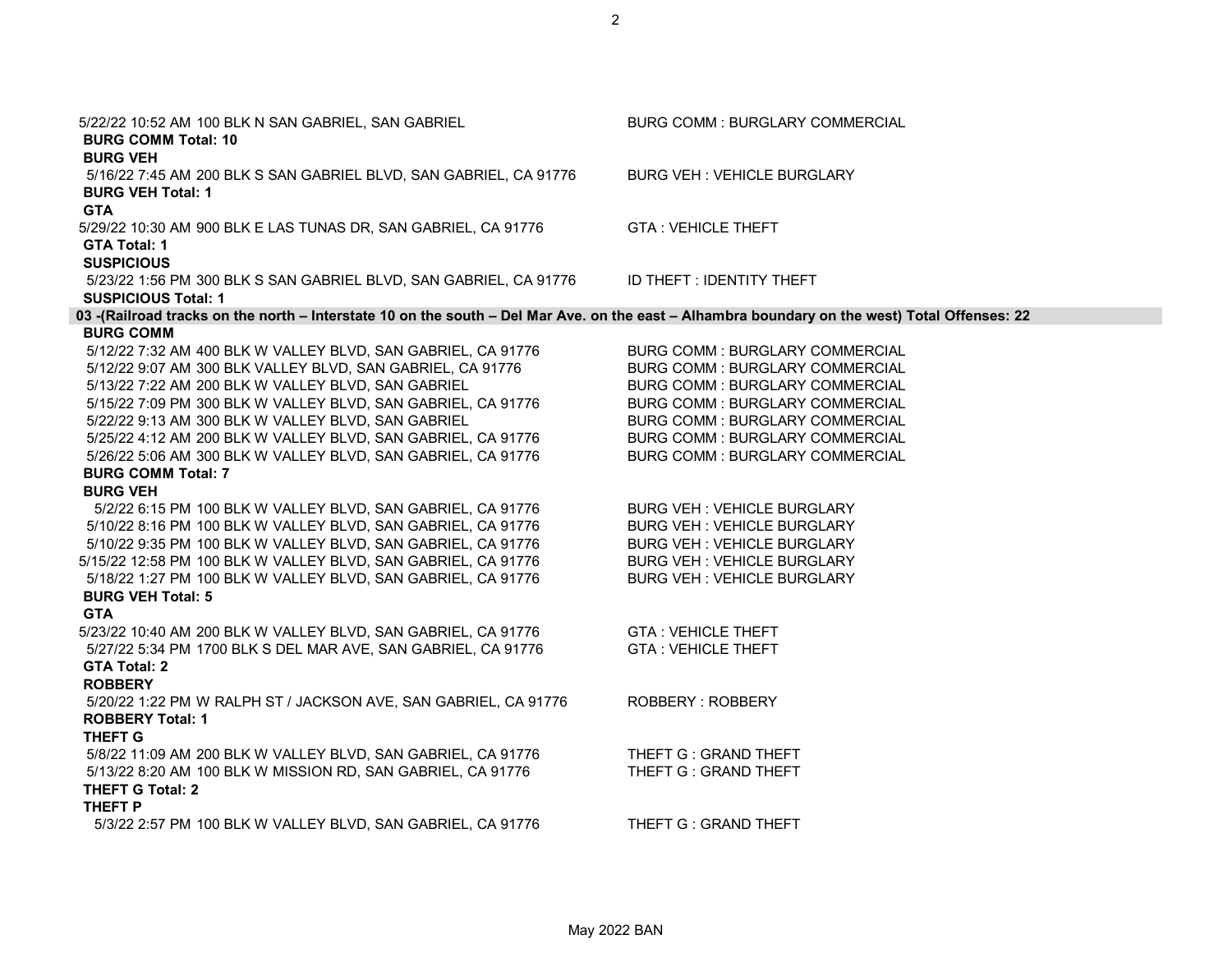| 5/18/22 5:42 AM 200 BLK W VALLEY BLVD, SAN GABRIEL, CA 91776                                                                           | THEFT P : PETTY THEFT                 |
|----------------------------------------------------------------------------------------------------------------------------------------|---------------------------------------|
| THEFT P Total: 2                                                                                                                       |                                       |
| <b>VANDALISM</b>                                                                                                                       |                                       |
| 5/1/22 5:20 PM 1600 BLK S DEL MAR AVE, SAN GABRIEL, CA 91776                                                                           | VANDALISM: VANDALISM                  |
| 5/3/22 10:20 AM NEW AVE / W VALLEY BLVD, SAN GABRIEL, CA 91776                                                                         | VANDALISM: VANDALISM                  |
| 5/8/22 8:17 PM 100 BLK W VALLEY BLVD, SAN GABRIEL, CA 91776                                                                            | VANDALISM: VANDALISM                  |
| <b>VANDALISM Total: 3</b>                                                                                                              |                                       |
| 04 -(Railroad tracks on the north - Interstate 10 on the south - Del Mar Ave. on the west - Rubio Wash on the east) Total Offenses: 28 |                                       |
| <b>BURG COMM</b>                                                                                                                       | <b>BURG COMM: BURGLARY COMMERCIAL</b> |
| 5/2/22 1:24 PM 500 BLK S SAN GABRIEL BLVD, SAN GABRIEL, CA 91776<br>5/3/22 9:14 AM 500 BLK S SAN GABRIEL BLVD, SAN GABRIEL, CA 91776   | BURG COMM : BURGLARY COMMERCIAL       |
| 5/3/22 2:44 PM 500 BLK S SAN GABRIEL BLVD, SAN GABRIEL, CA 91776                                                                       | BURG COMM : BURGLARY COMMERCIAL       |
| 5/7/22 4:36 PM 500 BLK S SAN GABRIEL BLVD, SAN GABRIEL, CA 91776                                                                       | BURG COMM : BURGLARY COMMERCIAL       |
| 5/13/22 9:40 AM 1700 BLK S SAN GABRIEL BLVD, SAN GABRIEL, CA 91776                                                                     | <b>BURG COMM: BURGLARY COMMERCIAL</b> |
| 5/21/22 2:17 PM 700 BLK E VALLEY BLVD, SAN GABRIEL, CA 91776                                                                           | <b>BURG COMM: BURGLARY COMMERCIAL</b> |
| 5/22/22 9:14 AM 1400 BLK S SAN GABRIEL BLVD, SAN GABRIEL, CA 91776                                                                     | BURG COMM : BURGLARY COMMERCIAL       |
| 5/22/22 4:05 PM 500 BLK S SAN GABRIEL BLVD, SAN GABRIEL, CA 91776                                                                      | BURG COMM : BURGLARY COMMERCIAL       |
| 5/25/22 8:04 AM 1100 BLK S SAN GABRIEL BLVD, SAN GABRIEL, CA 91776                                                                     | BURG COMM : BURGLARY COMMERCIAL       |
| 5/25/22 9:32 AM 1000 BLK S SAN GABRIEL BLVD, SAN GABRIEL                                                                               | <b>BURG COMM: BURGLARY COMMERCIAL</b> |
| 5/25/22 5:03 PM 700 BLK E VALLEY BLVD, SAN GABRIEL                                                                                     | BURG COMM : BURGLARY COMMERCIAL       |
| <b>BURG COMM Total: 11</b>                                                                                                             |                                       |
| <b>BURG VEH</b>                                                                                                                        |                                       |
| 5/9/22 2:06 PM 900 BLK E VALLEY BLVD, SAN GABRIEL, CA 91776                                                                            | <b>BURG VEH: VEHICLE BURGLARY</b>     |
| 5/10/22 2:20 PM 100 BLK E VALLEY BLVD, SAN GABRIEL, CA 91776                                                                           | <b>BURG VEH: VEHICLE BURGLARY</b>     |
| 5/10/22 9:54 PM 500 BLK E VALLEY BLVD, SAN GABRIEL, CA 91776                                                                           | <b>BURG VEH: VEHICLE BURGLARY</b>     |
| 5/15/22 1:49 PM 500 BLK E VALLY BLVD, SAN GABRIEL, CA 91776                                                                            | <b>BURG VEH: VEHICLE BURGLARY</b>     |
| 5/17/22 2:41 PM 1000 BLK E VALLEY BLVD, SAN GABRIEL, CA 91776                                                                          | <b>BURG VEH: VEHICLE BURGLARY</b>     |
| 5/20/22 7:54 PM 500 BLK E VALLEY BLVD, SAN GABRIEL, CA 91776                                                                           | <b>BURG VEH: VEHICLE BURGLARY</b>     |
| 5/21/22 12:38 PM 100 BLK E VALLEY BLVD, SAN GABRIEL, CA 91776                                                                          | <b>BURG VEH: VEHICLE BURGLARY</b>     |
| 5/24/22 4:06 PM 800 BLK E VALLEY BLVD, SAN GABRIEL, CA 91776                                                                           | <b>BURG VEH: VEHICLE BURGLARY</b>     |
| 5/31/22 2:14 AM 1700 BLK S SAN GABRIEL BLVD, SAN GABRIEL, CA 91776                                                                     | <b>BURG VEH: VEHICLE BURGLARY</b>     |
| <b>BURG VEH Total: 9</b>                                                                                                               |                                       |
| <b>GTA</b>                                                                                                                             |                                       |
| 5/19/22 2:00 PM PALM AVE / E VALLEY BLVD, SAN GABRIEL, CA 91776                                                                        | <b>GTA: VEHICLE THEFT</b>             |
| <b>GTA Total: 1</b>                                                                                                                    |                                       |
| <b>ROBBERY</b>                                                                                                                         |                                       |
| 5/23/22 9:36 AM 1900 BLK S DEL MAR AVE, SAN GABRIEL, CA 91776                                                                          | ROBBERY: ROBBERY                      |
| <b>ROBBERY Total: 1</b>                                                                                                                |                                       |
| <b>THEFT G</b>                                                                                                                         |                                       |
| 5/19/22 8:35 PM 700 BLK S SAN GABRIEL BLVD, SAN GABRIEL, CA 91776                                                                      | THEFT G: GRAND THEFT                  |
| <b>THEFT G Total: 1</b>                                                                                                                |                                       |